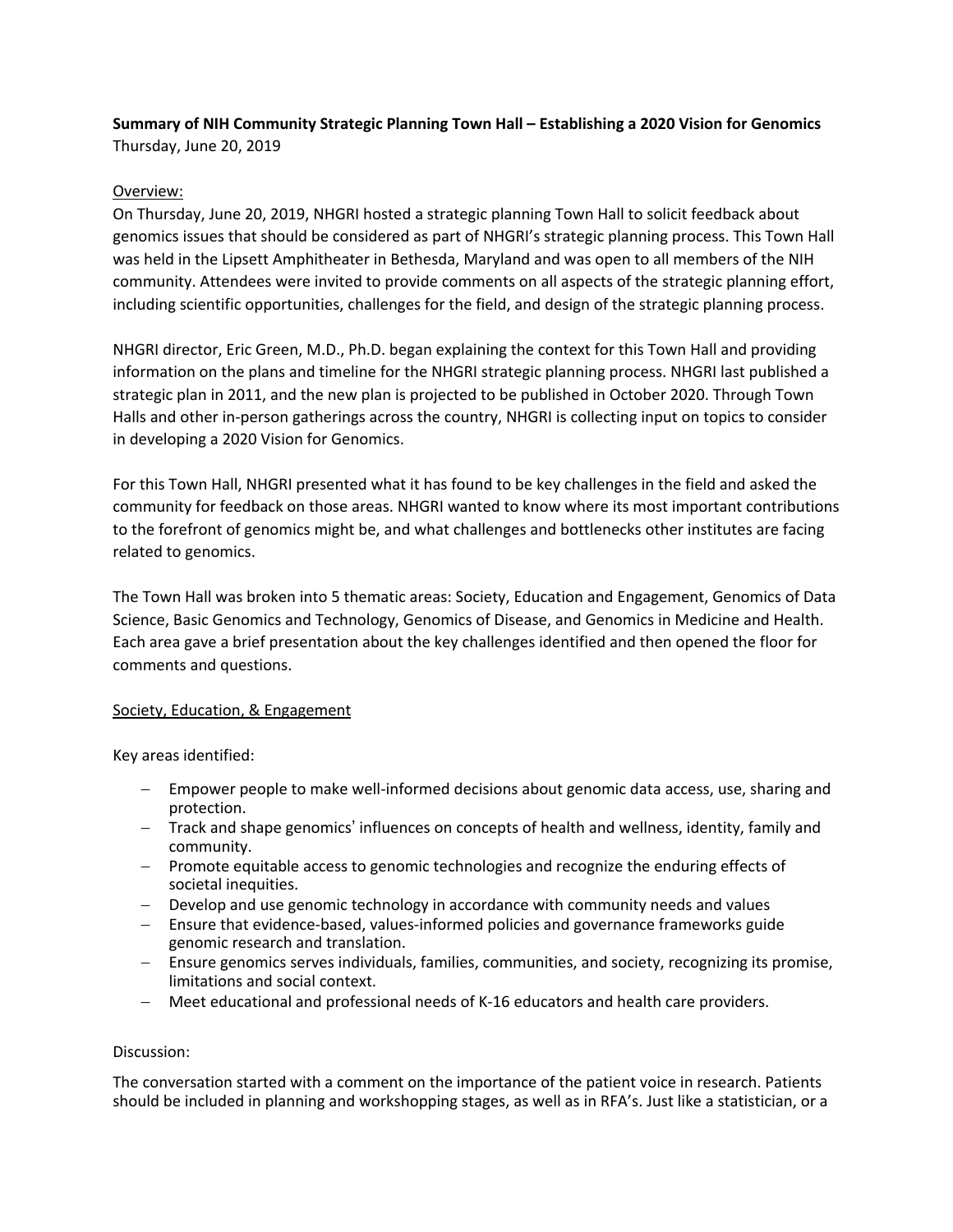geneticist may be required on an RFA, so too could a patient voice. Patients could also be included on Steering Committees. Following this idea was the proposal that investigators should look more like patients whenever possible. This concept was successfully implemented in the *APOL1* Long-term Kidney Transplantation Outcomes Network (APOLLO), and consequently relationships with patient populations were transformed.

An NCI representative offered the comment that the first key area could be broadened to address empowerment of people to make informed health decisions, specifically through return of results. While an important point, Eric Green noted that the complexities of returning results are often disease-specific and can be more relevant on the agency level. Dave Kaufman pointed out that other institutes also fund ELSI research and that ideally NHGRI's work in this space will influence and encourage that work as well.

Regarding the seventh key area, an NHGRI representative suggested that K-16 education should be expanded to include graduate level education and trainees. Carla Easter, Chief of the Education and Community Involvement branch of NHGRI, commented on the existence of an interactive website associated with the Smithsonian "Genome: Unlocking Life's Code" exhibit. She noted that the institute is constantly looking for innovative ways to connect with K-12 audiences. Young people are worried about germline editing in particular, so this could be addressed.

The conversation then shifted to engaging diverse communities. An NHGRI representative asked if work will be done to address historical wrongdoings related to genetics. In response, Dave Kaufman noted that to gain the trust of diverse communities, those issues will have to be addressed, and the needs of specific communities will have to be understood. NHGRI should have a voice in the public conversation surrounding genetics and identity and a role in educating the public on the values of genomic technology.

NHGRI also must consider the fundamental question of data access equality, especially for institutions with fewer resources.

#### Genomics of Data Science

Key areas identified:

- Develop computational solutions for the hard problems in genomics.
- Develop genomic data sharing guidelines, policies, and best practices.
- Facilitate storing, sharing, and computing on large-scale genomic data.
- Build sustainable genomic information resources.
- Integrate genomic data science into healthcare.
- Ensure that the next generation of genomicists are trained in data science.

#### Discussion:

The discussion began with a comment from an NIDCR representative about the great value that NHGRI's genomic resources and databases have had for many of their institute's grantees. The resources are appreciated both for the data that they contain and for the quality of the analytical tools. More expertise and training is needed in this area, which presents an economic challenge as experts tend towards the private sector. This is also an area for potential collaboration between institutes.

The conversation then shifted to key area 1. A representative of the Office of Research on Women's Health asked if sex could be considered an environmental factor and therefore considered one of the hard problems in genomics. Relatedly, the practice of excluding sex chromosomes from genetic association studies could be rectified. More computational power is also needed to address these hard genomic problems, especially because certain phenotypes do not have large numbers of individuals with which to work. This will require tool developers to work with disease-specific researchers.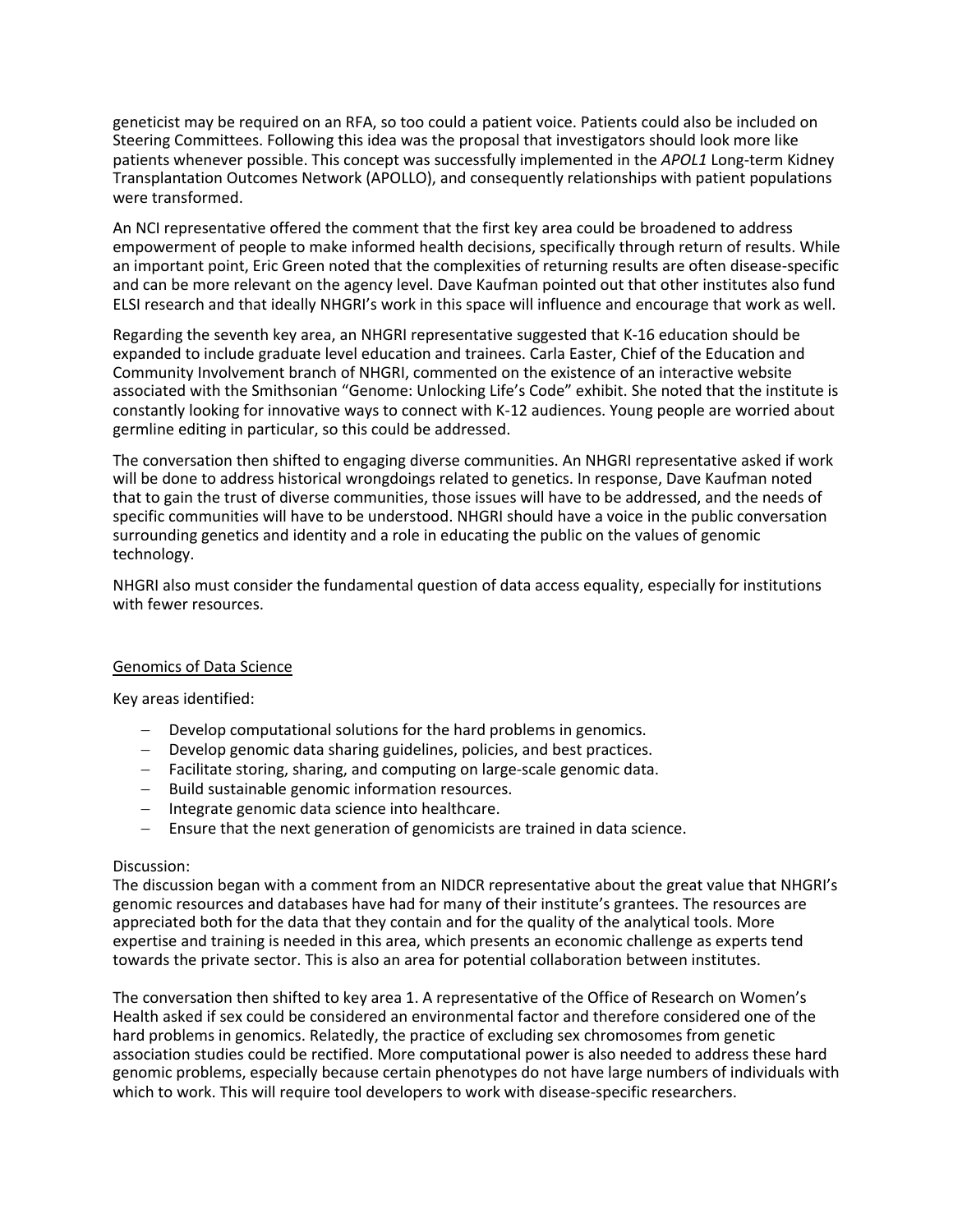A representative from NICHD then presented the FAIR framework of how data should be Findable, Accessible, Interoperable, and Reusable. She argued that this framework should be applied to even the most basic data sets being generated by all institutes and should be incorporated into basic research. In terms of data access, NHGRI should remember that international policies exist that sometimes present an additional barrier. The summary results policy is great, but one critique is that NHGRI should consider defining what counts as sensitive data.

NHGRI should also be focusing on developing tools for data interpretation in the clinic. Genomic data is already starting to come into the clinic, so support is needed for research into how this information can be made useful for physicians. Relatedly, privacy and security of this information is essential, and NHGRI could look to the private sector for ideas on how to protect data.

## Basic Genomics & Technology

Key areas identified:

- Enable facile, routine generation of whole-genome sequences and characterization of epigenomes.
- Establish the role(s) of all genes and regulatory elements in pathways, networks, and phenotypes.
- Use evolutionary and comparative genomic data to markedly advance understanding of human genome function.
- Enable facile, routine generation and use of synthetic nucleic acids in genomics research studies.
- Understand and leverage population structure and diversity to facilitate human genetics studies.

### Discussion:

The discussion started on the topic of how NHGRI can distinguish its work from the work of other institutes, especially with just 1.5% of the NIH budget. NHGRI wants to focus on breaking down barriers that disease-specific researchers are facing through development of technology, methods, and standardized pipelines. These common barriers are what NHGRI regards as the forefront of genomics.

The second key area will require interaction between institutes and could be made more specific. Additional publicity of training sessions and conferences is needed, and extramural staff could be invited to disease-specific meetings to help facilitate this interaction.

Participants were particularly interested in the development of a human reference genome and how it will be integrated into NIH intramural research. While funding is currently being dedicated to development, the internal implementation will require a cross-institutional team.

#### Genomics of Disease

Key areas identified:

- Establish the functional consequences of any genomic variant affecting human health and disease.
- Determine the genomic architecture of all human diseases and traits.
- Develop the methods and analyses to support use of non-sequence genomic data for characterizing human health and disease.
- Transform how we assemble sample sets for genomic studies of human disease.
- Commit to systematic inclusion of appropriate ancestral diversity into all large-scale genomic studies and analyses.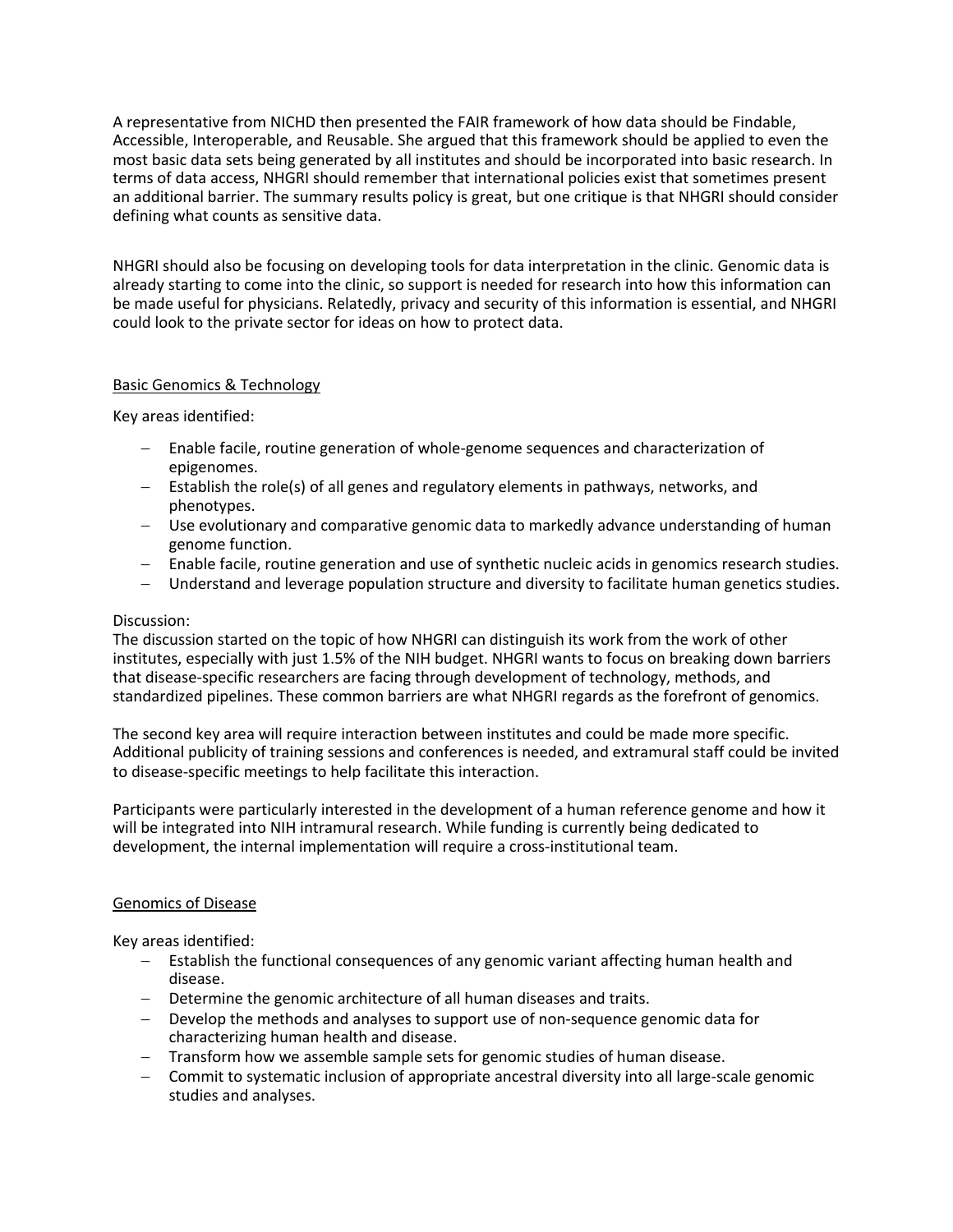### Discussion:

NHGRI could consider the constituents of a "healthy" person's genome. Although there is no totally well person because everyone is aging and exposed to environmental exposures, NHGRI could look at protective variants.

Participants largely agreed that the language in these key areas was too aspirational. The moderators agreed that the areas present lofty goals but need suggestions from other institutes to narrow them down. There was also agreement that computational horsepower will be essential as technologies such as artificial intelligence and machine learning are further deployed.

In terms of the second key area, a participant suggested emphasizing orphan diseases, a space in which NHGRI already has experience. Another participant disagreed saying that it is time to take a deeper dive into polygenic common diseases. There was consensus that both rare and common diseases could have a place in the future of NHGRI.

The discovery of new disease-gene associations is essential and could be promoted through transparency of methods and filters. Relatedly, current technology will need to be improved to address polygenic diseases with thousands of genes that each contribute minorly to the phenotype. Relatedly, phenotypic and genetic data harmonization is critical.

There could also be more of an emphasis on therapeutics and development of a pipeline for intervention. The NIH Clinical Center is a valuable resource in terms of building these tools.

### Genomics in Medicine and Health

Key areas identified:

- Create systems to integrate genomics into everyday clinical and public health practice.
- Develop processes for routine, high value clinical genomic evaluation.
- Build knowledgebases for predictive genomic medicine in diverse populations.
- Develop and evaluate genomic prevention and therapeutic strategies in diverse populations.
- Ensure that genomic health information has maximum utility for all members of the public.
- Train providers to integrate genomics into the clinical workflow.

#### Discussion:

Participants emphasized the importance of the sixth key area and that it should include not just medical students but current physicians as well.

NHGRI should also think about how genomics in medicine will work in the current regulatory framework. Evidence for medical relevance will need to be established. This may involve relationships with sister agencies like the FDA or CMS. In terms of the second key area, NHGRI is thinking about what information is needed to add a variant to a specific test, and there will be a day-long meeting with the FDA in November.

The utility of mobile health data should also be considered – the type of data to collect and standards around its collection. Mobile health data can be thought about in the context of the FAIR framework. Relatedly, access to innovative technology for genetic counseling and how results are best returned is a broad systematic question that can be classified under both the first and sixth key area.

In terms of proteomics and other -omics, NHGRI tries to be open-minded but realistic, keeping in mind the limitations of budget and expertise. Triangulating between DNA, transcriptomics, and subclinical